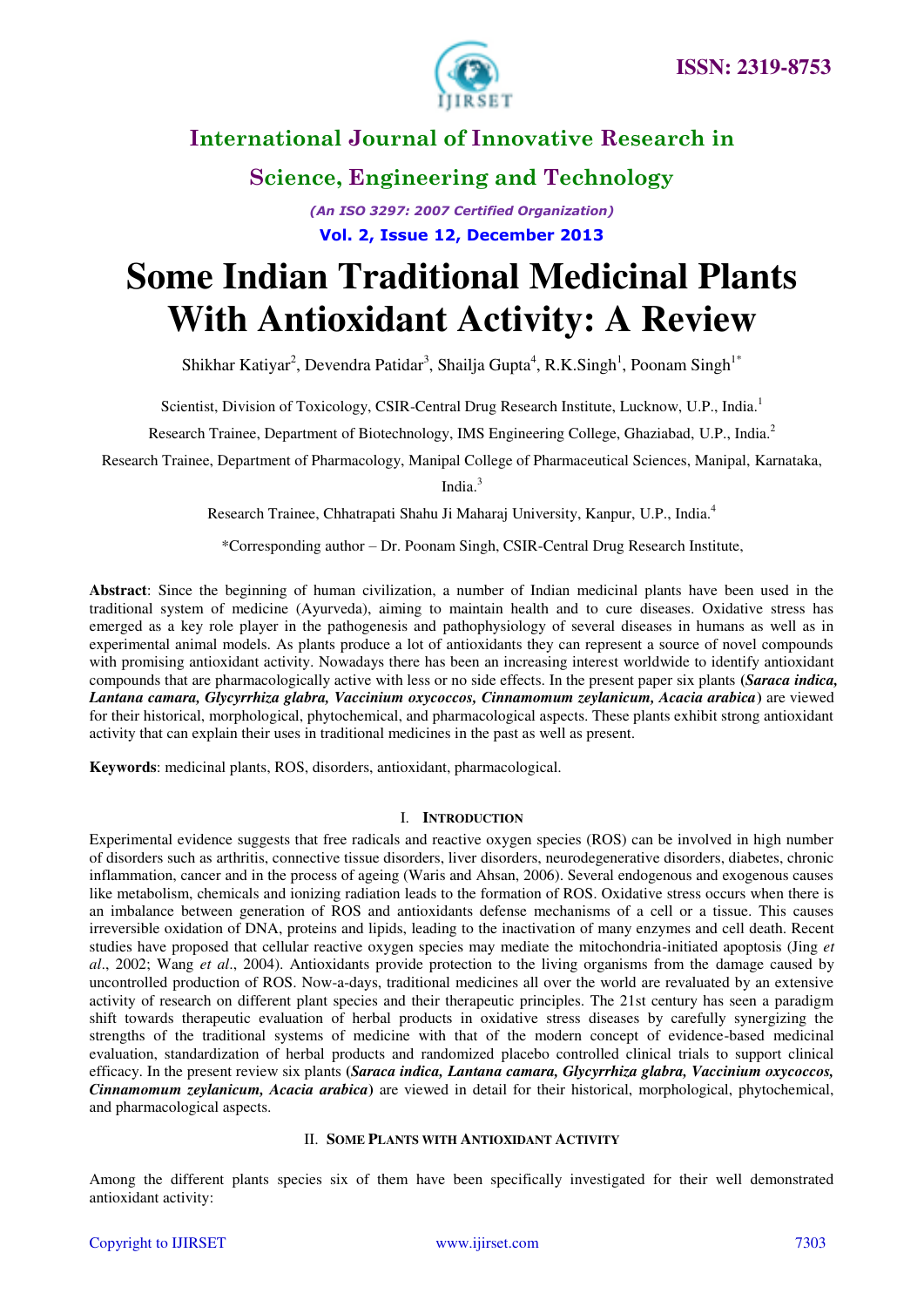

## **Science, Engineering and Technology**

*(An ISO 3297: 2007 Certified Organization)*  **Vol. 2, Issue 12, December 2013**

*A. Saraca indica* 

**Species-** *Saraca indica* **Family** - Fabaceae **Genus** - Saraca **Synonyms-** *Saraca asoca* Linnaeus **Vernicular names- Sanskrit**- Sita- Ashoka; **Hindi**- Vand ichitrah; **English-** Ashoka; **Tamil-** Asogam; **Marathi**-Jasundi; **Malayalam-** Asokam; **Telugu**- Vanjulamu; **Bengali**- Oshok; **Kannada**- Ashanke, Kenkalimara.

**Habitat**- *Saraca indica* is grown in all over India and it occur up to the altitude 600 metres. It is cultivated in many gardens because of its decorative orange red flowers and evergreen beautiful foliage.

**Parts used**- Leaves, Flowers, Fruits, Bark.

### **Morphological characteristics-**

**Leaves–** It is a peripinnate, alternate, distichous and 7-30 cm long and its petiolule 0.1-0.6 cm long and opposite leaflets, 4-6 pairs, narrow elliptic-oblong or lanceolate, and its apex acute to acuminate, base acute to rounded or subcordate, glabrous, midrib raised above and tertiary nerves reticulate [1].



Fig. 1. Parts of plant *Saraca indica* (a) Leaf (b) Bark.

**Bark**– The bark is dark brown or grey or almost black with warty surface. Stem bark are rough and uneven due to the presence of rounded or projecting lenticles and channelled, smooth with circular lenticles and transversely ridged [1]

**Flowers**– It is inflorescence dense corymbs, orange colour and sometimes white and fragrant.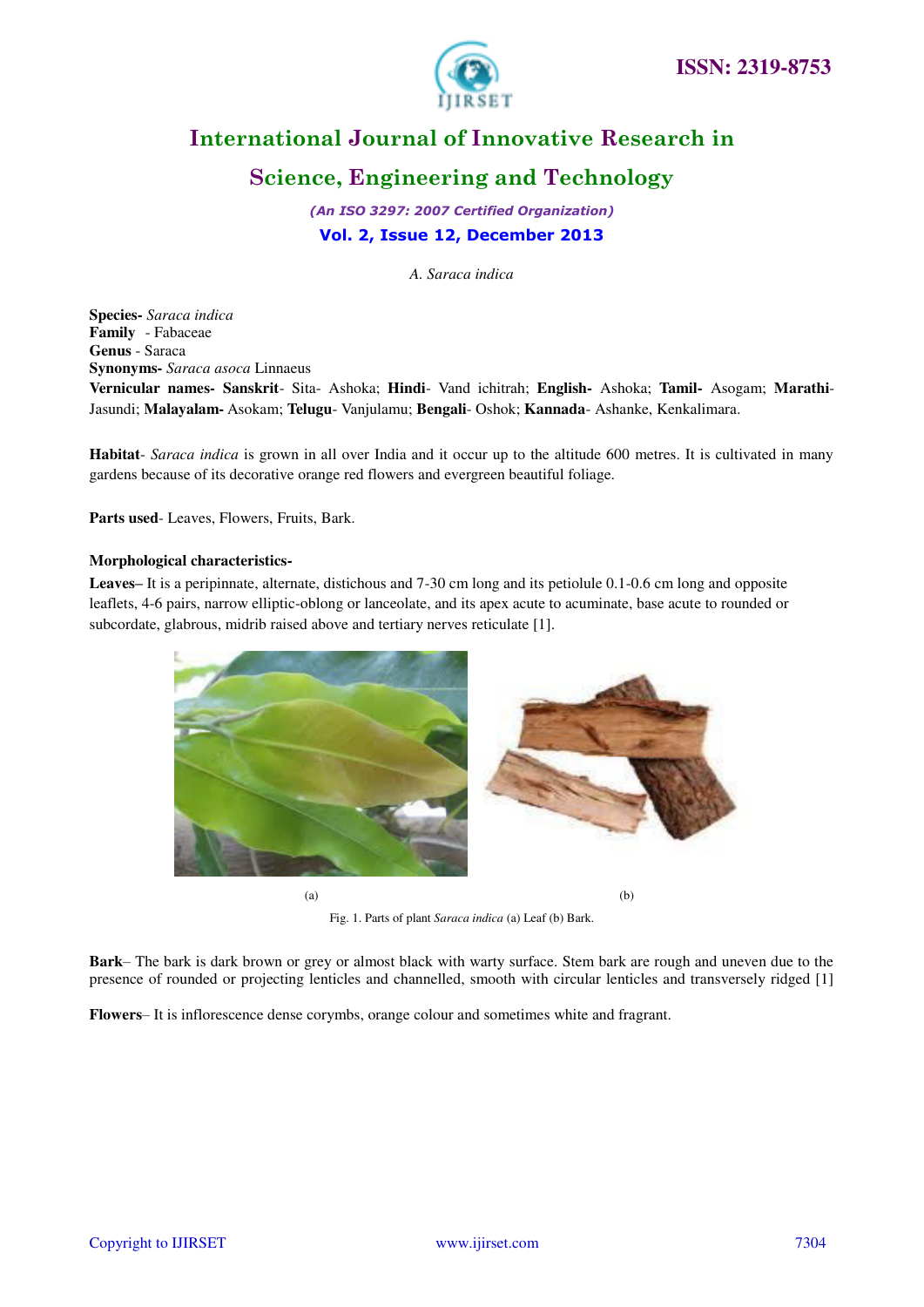

## **International Journal of Innovative Research in Science, Engineering and Technology**

*(An ISO 3297: 2007 Certified Organization)*  **Vol. 2, Issue 12, December 2013**



 $(a)$  (b)

Fig. 2. Parts of plant *Saraca indica* (a) Flowers (b) Fruits.

**Fruits**– It is a pod, flat, oblong and apiculate.

**Chemical constituents**– The **bark** of plant contain epicatechin, procyanidin p2, 11'-deoxyprocyanidin B, catechin, 24 methyl-cholesta-5-en-3p-ol, 24-ethycholesta-5, 22-dien-33-ol, leucopelargonidin-3-O-p-Dglucoside, leucopelargonidin and leucocyanidin. The **flower** part of plant contain Oleic, linoleic, palmitic and stearic acids, P-sitosterol, quercetin, kaempferol-3-0-P-D-glucoside, quercetin-3-0-P-D-glucoside, apigenin-7-0-p-D-glucoside, pelargonidin-3,5 diglucoside, cyanidin-3,5-diglucoside, palmitic, stearic, linolenic, linoleic, p and y sitosterols, leucocyanidin and gallic acid. Seed and Pod contains oleic, linoleic, palmitic and stearic acids, catechol, (-) epicatechol and leucocyanidin. Five lignan glycosides, lyoniside, nudiposide, 5-methoxy-9-β-xylopyranosyl-(−)-isolariciresinol, icariside E3, and schizandriside, and three flavonoids, (−)-epicatechin, epiafzelechin-(4β→8)-epicatechin and procyanidin B2, together with β-sitosterol glucoside, were isolated from dried bark [1].

**Pharmacological antioxidant activity:** Many herbs and spices have been shown to impart antioxidant effects in food. There are several reports that the extracts (ethanolic, hydroalcoholic and acetone) of *Saraca indica* bark showed the antioxidant activity. Panchawat and Sisodia (2010) studied *in vitro* antioxidant activity of Saraca asoca roxb. de wilde stem bark by using DPPH (1,1,diphenyl-2 picryl hydrazyl) *in-vitro* model) and reported that the antioxidant property of the various extracts may be due to high phenolic component [2]. Evaluation of antioxidant and antihyperglycemic activity of the petroleum ether, chloroform and methanolic extract of *Saraca asoca* De wild leaves by streptozotocin induced model in mice and *in vitro* DPPH and H<sub>2</sub>O radical scavenging model has been reported by Kumar *et al.* (2012). They concluded that the oral administration of the extract caused a significant reduction in blood glucose level in diabetic mice and showed significant antioxidant activity [3]. Comparative study of the *Saraca indica* and *Pterospermum acerifolium* with ascorbic acid in dose dependent manner on the basis of antioxidant activity by *in vitro* DPPH model was carried out by Amin *et al*.(2012). They determined that the processed *Saraca indica* and pterospermum acerifolium exhibited potential antioxidant properties [4]. Patel *et al*., (2013) studied cardioprotective effect of *Saraca indica* against cyclophosphamide induced cardiotoxicity in rats and determined that the free radical generated during treatment with cardioprotective cause membrane injury. The biochemical, ECG and histopathology reports supported the cardioprotective effect of *Saraca indica* which could be attributed to antioxidant activity [5].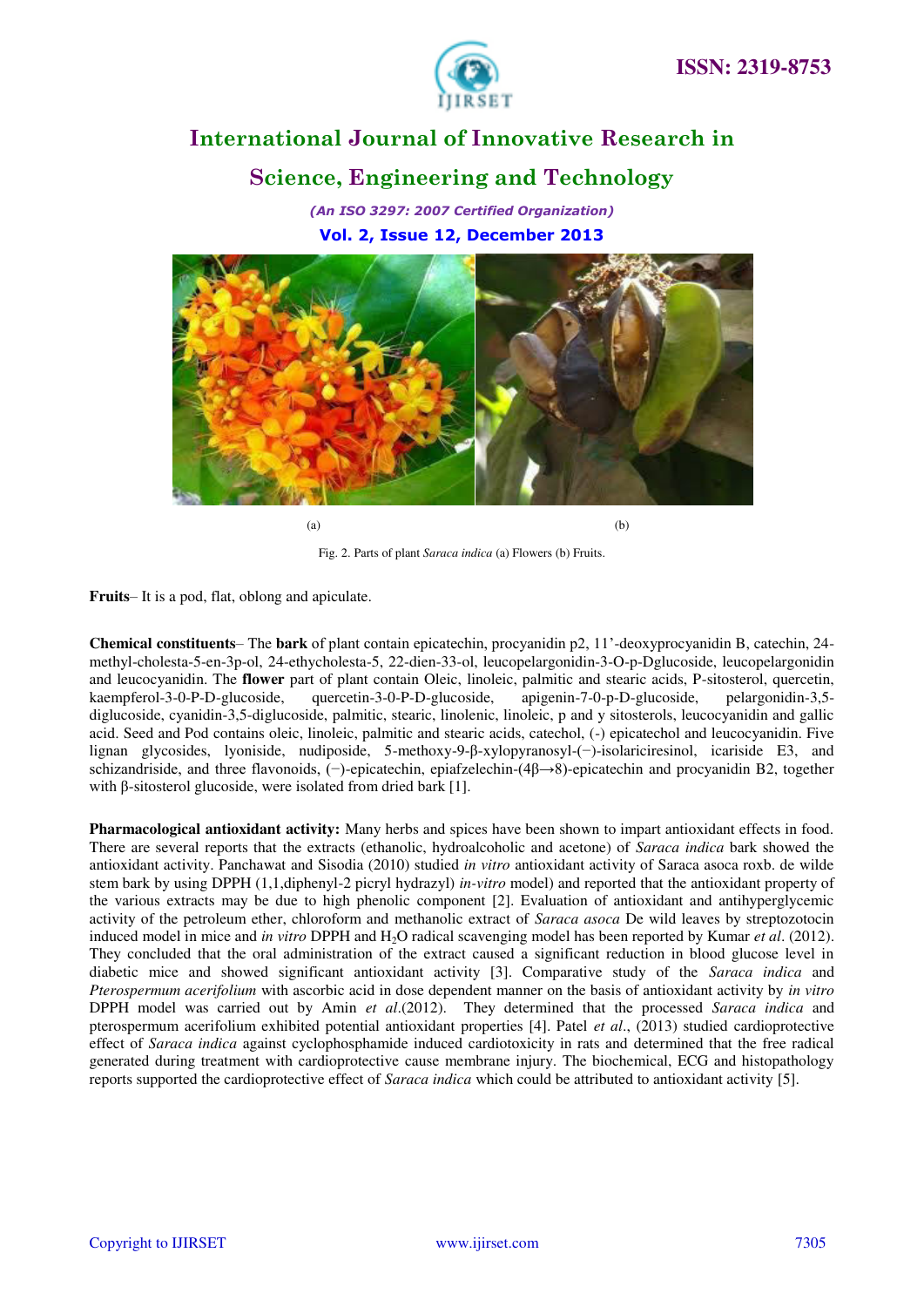

## **Science, Engineering and Technology**

*(An ISO 3297: 2007 Certified Organization)* 

### **Vol. 2, Issue 12, December 2013**

*B. Lantana camara* 

**Species-** *L.camara* **Family**- Verbenaceae **Genus-** Lantana **Synonyms**- *Lantana aculeate* L.

**Vernacular names- Sanskrit**- Chaturangi,Vanacchedi; **Hindi-** Raimuniya; **English-** Lantana; **Tamil-** Unnichedi; **Marathi**- Tantani,Ghaneri; **Kannada-** Kakke, Natahu; **Telugu**- Pulikampa; **German**- Wandelroeschen.

**Habitat**– The species is native to India and grows in tropical and subtropical regions, wild and cultivated in India like Madhya Pradesh, Gujarat, Maharashtra, Andra Pradesh and Tamil Nadu etc. It also grows also in Mexico, Central America, Bahamas, Colombia and Venezuela. *L. camara* is a low erect or vigorous shrub which can grow to 2-4 meters in height.

**Parts used**– Flowers, Leaves, Stem, Fruits, Seeds.

### **Morphological characteristics–**

**Leaves**- It is ovate or ovate oblong, 2-10 cm long and 2-6 cm wide, arranged in opposite pairs. Leaves are bright green, rough, finely hairy, with serrate margins and emit a pungent odour when crushed.



Fig. 3. Parts of plant *Lantana camara* (a) Leaves (b) Stem.

**Stem-** It is cultivated often in non- thorny and in weedy varieties with recurved prickles. It is woody, square in cross section, hairy when young, cylindrical and up to 15cm thick as it grows older. *Lantana* is able to climb to 15m with the support of other vegetation.

**Flower**s– It contains 20-40 flowers, usually 2.5cm across, the colour varies from white-cream or yellow to orange pink, purple or red. Flowering occurs between March to August, if adequate moisture and light are available.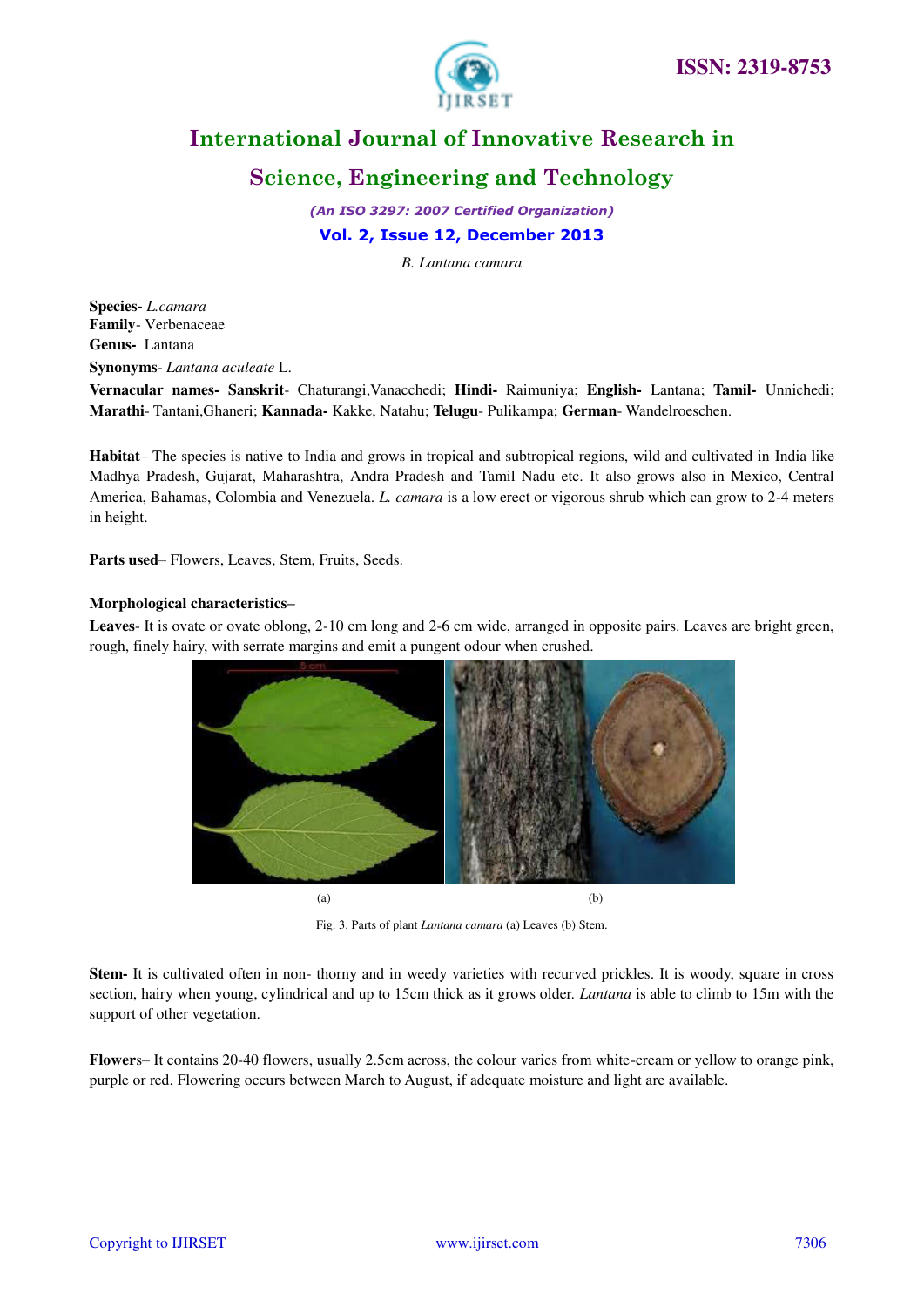

## **International Journal of Innovative Research in Science, Engineering and Technology**

*(An ISO 3297: 2007 Certified Organization)*  **Vol. 2, Issue 12, December 2013**



 $(a)$  (b)

Fig. 4. Parts of plant *Lantana camara* (a) Flowers (b) Fruits.

**Fruits**– It is a greenish blue-black colour, 5-7mm in diameter, drupaceous, shining, with two nutlets, seed setting takes place between September to May with 1-20 seeds on each flower head.

**Seeds**- Mature plants produce up to 12,000 seeds annually. Seed germination occurs when sufficient moisture is present. Germination is reduced by low light conditions. The root system is very strong with a main tap root and a mat of many shallow side roots.



Fig. 5. Part of plant *Lantana camara* (a) Seeds. (a)

**Chemical constituent-** The **root and flowers** of *Lantana camara L*. contains iridoids: theveside, theviridoside, geniposide, 8-epiloganin, lamiridoside, shanzhside methyl ester, triterpenoids, oleanolic acid, lantanolic acid, 22β-Oangeloyl-lantanoiic acid, 22β-O-angeloyl-oleanolic acid, 22β-O-senecioyl-oleanolic acid, 22β-hydroxyoleanolic acid, 19α-hydroxyursolic acid, lantaiursolic acid, naphthoquinones: diodantunezone, isodiodantunezone, 6 methoxydiodantunezone, 7-methoxydiodantunezone, 6-methoxyisodiodantunezone, 7-methoxyisodiodantunezone, besides, it also contains lantanoses A and B [6]. The **stem and leafs** contains triterpenoids: lantadenes A, B, C, D, lantic acid, camaric acid, camarinic acid, camaryolic acid, methylcamaralate, camangeloyl acid, lantanolic acid, lantabetulic acid, oleanolic acid, oleanonic acid, betulonic acid, betulic acid, lantalonic acid, 3-ketourosolic acid, lantoic acid, lantanone, flavonoids, lantanoside, linaroside, phenylethanoid glycosides, acteoside [6].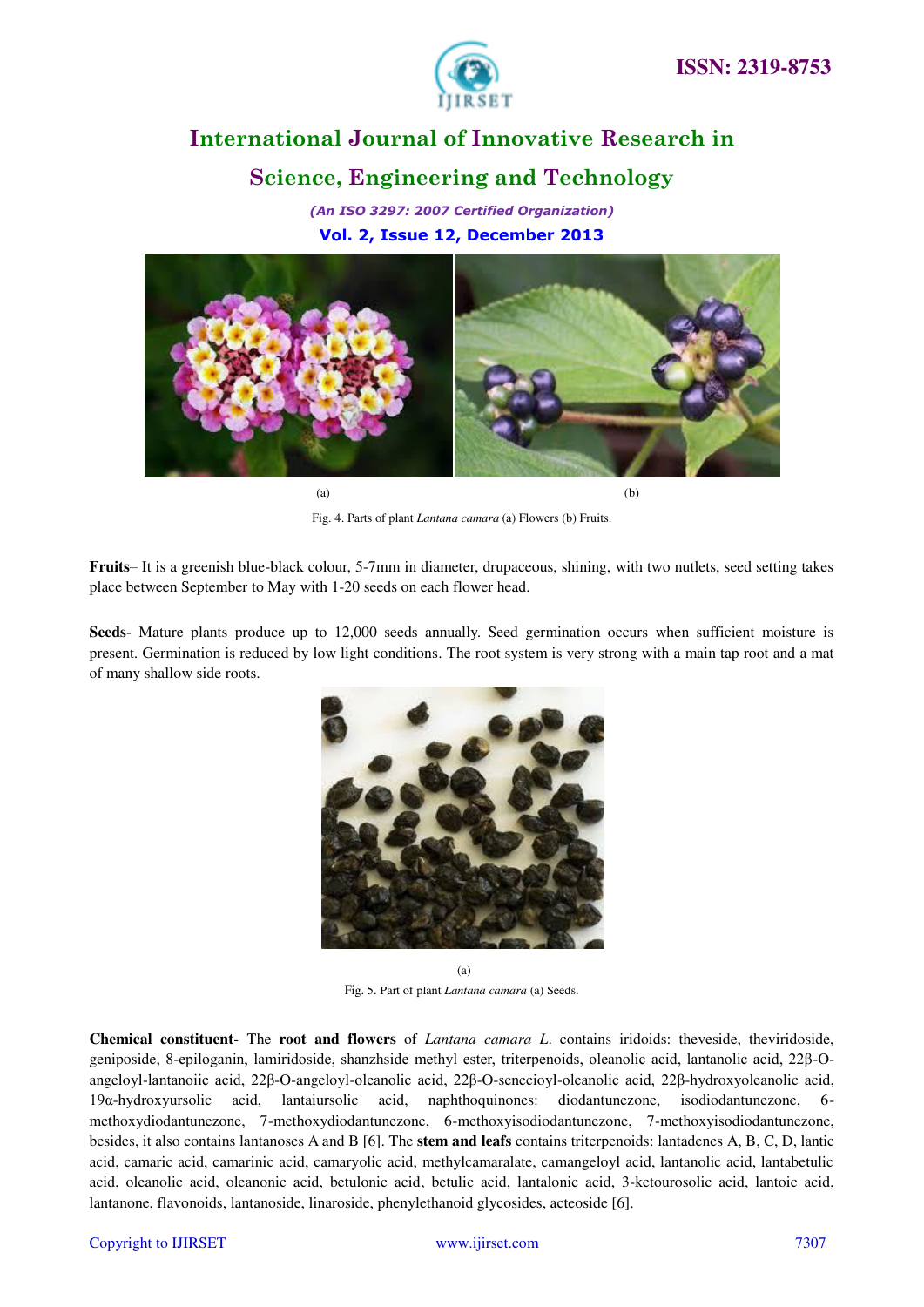

## **Science, Engineering and Technology**

*(An ISO 3297: 2007 Certified Organization)*  **Vol. 2, Issue 12, December 2013**

**Pharmacological antioxidant activity**- Ethanolic extract of *Lantana camara* exhibited significant antioxidant activities using *in vitro* DPPH radical scavenging assay and nitric oxide free radical scavenging assay. Mayce *et al*., (2011) determined that the extract of the plant exhibited potent antioxidant activity and it decreased the extent of lipid peroxidation in the kidneys of urolithic rats [7]. The leaves of *Lantana camara* contains Lantadenes, these are the pentacyclic triterpenoids. *In vitro* antioxidant activity and free radical scavenging capacity of lantadene A was evaluated by Chong *et al*., (2012) using established *in vitro* models such as ferric reducing antioxidant power (FRAP), 2,2-diphenyl-picryl-hydrazyl (DPPH), hydroxyl radical (OH), nitric oxide radical (NO), superoxide anion scavenging activities and ferrous ion chelating assay. Interestingly, Lantadene showed considerable *in vitro* antioxidant, free radical scavenging capacity activities in a dose dependent manner when compared with the standard NO scavenging, superoxide anion radical scavenging and ferrous ion chelating assay [8]. Mahdi *et al*., (2012) screened the extract for possible antioxidant activity by free radical scavenging activity, DPPH, xanthine oxidase inhibition activity and Griess– Ilosvay method. Their results showed significant antioxidant activity of the leaves extract of *L. camara* that was more effective than the other parts [9]. The methanolic extract of leaves of *L. camara* showed the antioxidant activity and the level of superoxide dismutase (SOD), catalase (CAT) and glutathione (GSH), were evaluated in normal, ulcer control and drug treated group. Thamotharan *et al*., (2010) determined the dose dependent antioxidant activity of the extract in all three antiulcer models(superoxide dismutase, catalase, glutathione) [10].

*C. Glycyrrhiza glabra* 

**Species-** *G*. *glabra* **Family-** Leguminosae **Genus-** Glycyrrhiza **Synonym-** Glycyrrhiza Glandulifera

**Vernacular Names- Sanskrit**- Yashiti-madhu, Madhuka; **English**- Sweet wood, liquorice; **Hindi**- Mithilakdi, Mulathee, Kubas-susa, Jethi-madh; **Bengali**- Yashto-madhu; **Guajarati and Marathi**- Jash-timadh, Madhu; **Telgu**-Yashti-Madhukam, Athimathuram; **Tamil**- Ati-Maduram (root), Athimathurappal; **Kannada**- Jestamaddu [11].

**Habitat**- *Glycyrrhiza glabra* is a hard herb or under shrub attaining a height up to 6ft. It is distributed in southern Europe, Syria, Iran, Afghanistan, Russia, China, Pakistan, and N. India. And it is cultivated in Russia, UK, USA, France, Germany, Spain, China, N. India (Punjab and Sub-Himalayan tracts) and large scale commercial cultivation is seen in Spain, Sicily and England [11].

**Part Used**- Peeled Roots, Leaves, Flowers.

### **Morphological characteristics**-

**Leaves**- It is a multi-foliate and impair pinnate.



Fig. 6. Parts of plant *Glycyrrhiza glabra* (a) Leaves (b) Roots.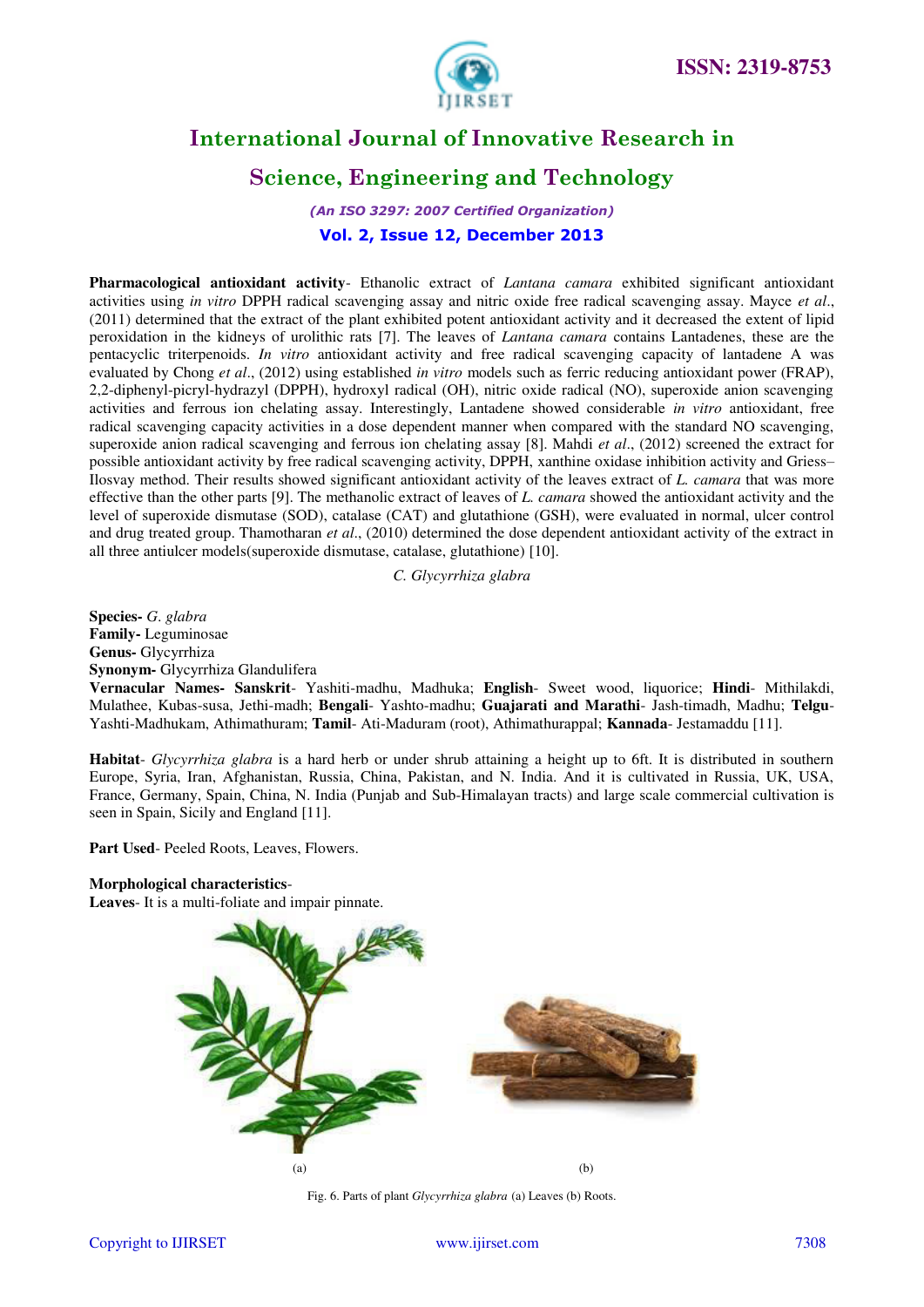

## **Science, Engineering and Technology**

*(An ISO 3297: 2007 Certified Organization)* 

### **Vol. 2, Issue 12, December 2013**

**Flowers**- It is a axillary spikes, lavender to violet in colour.

**Roots**- The diameter of the root varies from 0.75 to 2.5cm, grey-brown exterior and yellow interior and externally it is longitudinally wrinkled with patches of cork with a characteristic pleasant sweet taste [11].

**Chemical Constituents-** The chief constituent of liquorice is glycyrrhizin, which is present in the drug in the form of the potassium and calcium salts of glycyrrhizic acid, glycyrrhizinic acid, glabrin A and B, glycyrrhetol, glabrolide, isoglabrolide, isoflavones, coumarins, triterpene sterols etc. Liqourice also contains glucose (up to 3.8%), sucrose (2.4 to 6.5%), bitter principles, resins, mannite, asparagines  $(2 \text{ to } 4\%)$  and fat  $(0.8\%)$  [11].

**Pharmacological Antioxidant Activity-** The relative antioxidant activity of ethanolic extracts of *Centella asiatica*, *Punica granatum*, *Glycyrrhiza glabra Linn*. *Areca catechu* was determined by Ashawat *et al*., (2007). Using individual extract as well as their combination with equal amount of ascorbic acid, increased absorbance of the reaction mixture indicated increased antioxidant activity via reducing power with reference to equal amount of standard ascorbic acid [12]. Antioxidant and antiulcer activity of GutGardTM that is a standardized extract of *Glycyrrhiza glabra* using *in vitro* and *in vivo* model like pylorus ligation, cold-restraint stress and indomethacin induced gastric mucosal injury for antiulcer activity and Oxygen Radical Absorbance Capacity (ORAC) assay for antioxidant activity. Mukherjee *et al*., (2010) determined the GutGard<sup>TM</sup> exhibited potent antiulcer and antioxidant activity [13]. Kanimozhi *et al.*,(2011) determined the ethanolic extract of *G. glabra* leaves showed potent antioxidant activity in 1,4-dichlorobenzene induced liver carcinogenesis in albino rats [14]. The essential oil of *G. glabra* was obtained by hydrodistillation and its phytochemical composition was determined by Gas Chromatography–Mass Spectrometry (GC-MS) analysis. Enas (2013) determined the oil of *G. glabra* was showed antioxidant activity by *in vitro* DPPH model in dose dependent manner and also showed antifungal, anticancer, and antiaflatoxigenic activity [15]. The methanolic root extract of *G. glabra* showed antimutagenic activity by *in vivo* DNA fragmentation test and antioxidant activity by use of β-carotene spray against cyclophosphamide drug. Al-terehi *et al*.,(2012) determined the extract inhibit accumulation effect of mutagenicity and oxidation activity of the cyclophosphamide [16].

*D. Vaccinium oxycoccos* 

**Species-** *V. oxycoccos*  **Family** - Ericaceae **Genus**- Vaccinium **Synonym-** *V. erythrocarpum, V. macrocarpon, V. microcarpum.* 

**Vernacular names**- **Sanskrit**- karmard; **Hindi**- karaunada; **English-** Cranberry; **Tamil-** kalakai; **Marathi-** karvinda; **Malayalam**- karakka; **Telugu**- Vakkay; **Bengali**- karamcha; **Kannada**- karjige.

**Habitat**- *V. oxycoccos* a very hardy and drought tolerant plant, it thrives well throughout the tropical and subtropical climates, wild and cultivated in India (like Madhya Pradesh, Gujarat, Maharashtra, Andra Pradesh, Tamil Nadu etc.). It grows also in Japan, Central America, Srilanka, Myanmar, and Malacca. Heavy rainfall and waterlogged conditions are not desirable. It can be grown on a wide range of soils including saline and sodic soils. *V. oxycoccos* is commonly grown from seeds. Vegetative methods- air-layering and stem (hard wood) cuttings are feasible but not very common. Fresh seeds are sown in nursery during August-September. One year old seedlings are transplanted, air-layering is very successful.

**Parts used-** Leaves, Flowers, Fruits.

### **Morphological characteristics–**

**Leaves-** The leaves are oblong and conical, 4-6 inch long and 2-3 inch wide, green on the top and brown below.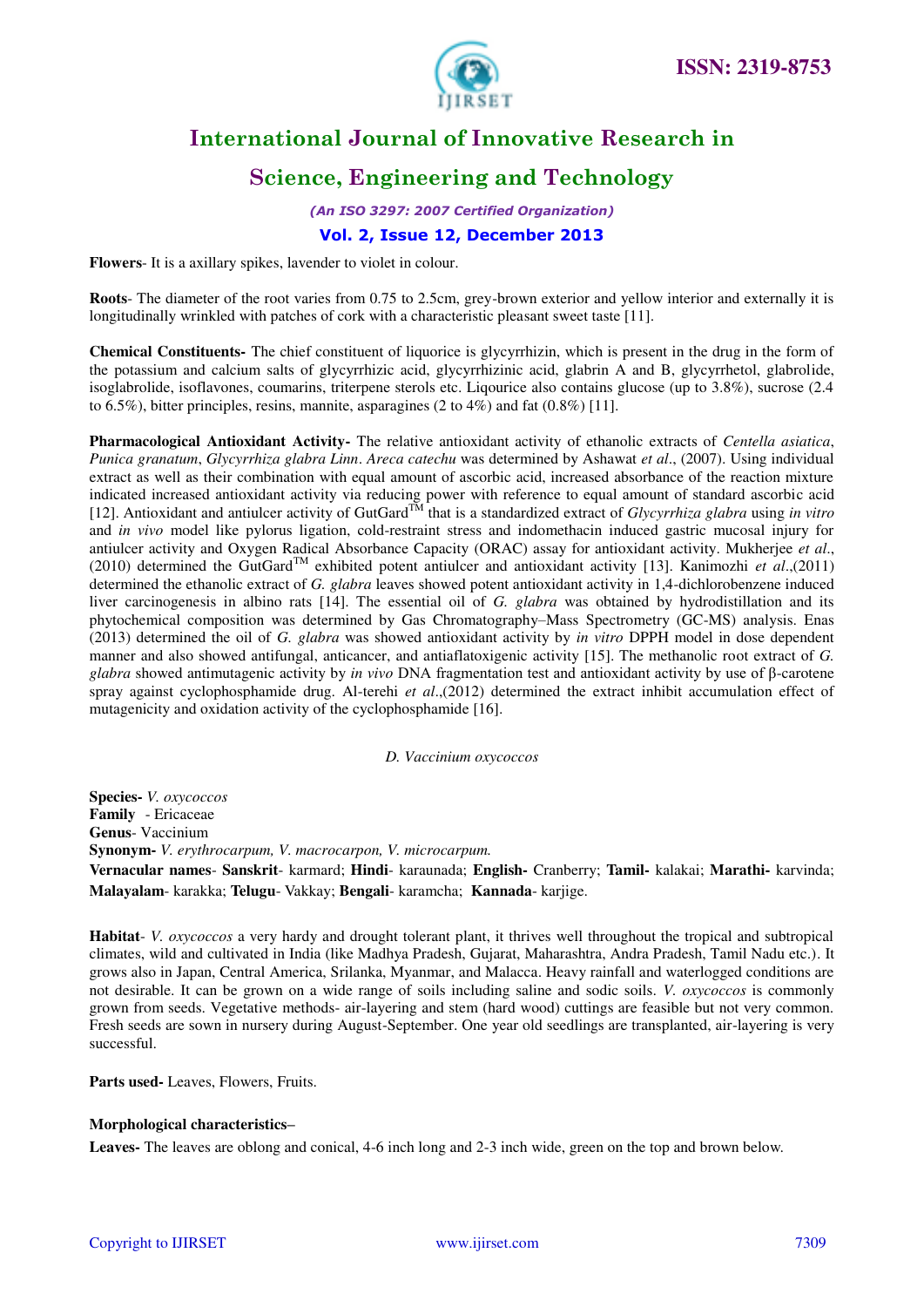

## **International Journal of Innovative Research in Science, Engineering and Technology**

*(An ISO 3297: 2007 Certified Organization)*  **Vol. 2, Issue 12, December 2013**



 $(a)$  (b)

Fig. 7. Parts of plant *Vaccinium oxycoccos* (a) Leafs (b) Flowers.

**Flowers**- White or yellowish flowers are found in groups.

**Fruits**- They are avoided with 5-1 hard angles curving up wards, glabrous with five to seven wings, woody and fibrous.



Fig. 8. Part of plant *Vaccinium oxycoccos* (a) Fruits.

**Chemical constituents**– The *Vaccinium* fruit is a rich source of iron and contains a fair amount of vitamin c. It is a source of polyphenol antioxidants, phytochemicals under active research for possible benefits to the cardiovascular system and immune system, and as anti-cancer agents. Cranberry contains tannin and flavonoids like Proanthocyanidins, flavonols and quercetin [17].

**Pharmacological antioxidant activity**- *Vaccinium* ranks high among fruit in both antioxidant quality and quantity because of its substantial flavonoid content and a wealth of phenolic acids. Youdim *et al*., (2002) and Yan *et al*., (2002) reported that the *oxycoccos* extracts inhibit oxidative processes including oxidation of low-density lipoproteins and oxidative inflammatory damage to the vascular endothelium [18, 19]. The antioxidant level of different fruits, juices, and vegetables were estimated by CUPRAC (Cupric Reducing Antioxidant Capacity) assay by Holly *et al.*, (2010). They reported that antioxidant activity found by the CUPRAC assay positively correlated with increased protection in a model of *in vitro* ischemia reperfusion. Finally results of the CUPRAC test showed that cranberry juice had the highest level of antioxidant activity [20]. Biosafety, antioxidant status and metabolites in urine after 8 week consumption of dried *oxycoccos* juice on 65 healthy young women were determined by Katerina *et al*., (2007). Throughout the trial 400 mg/day amount of dried juice had no influence on the various parameters tested. Studies with 1200 mg/day amount of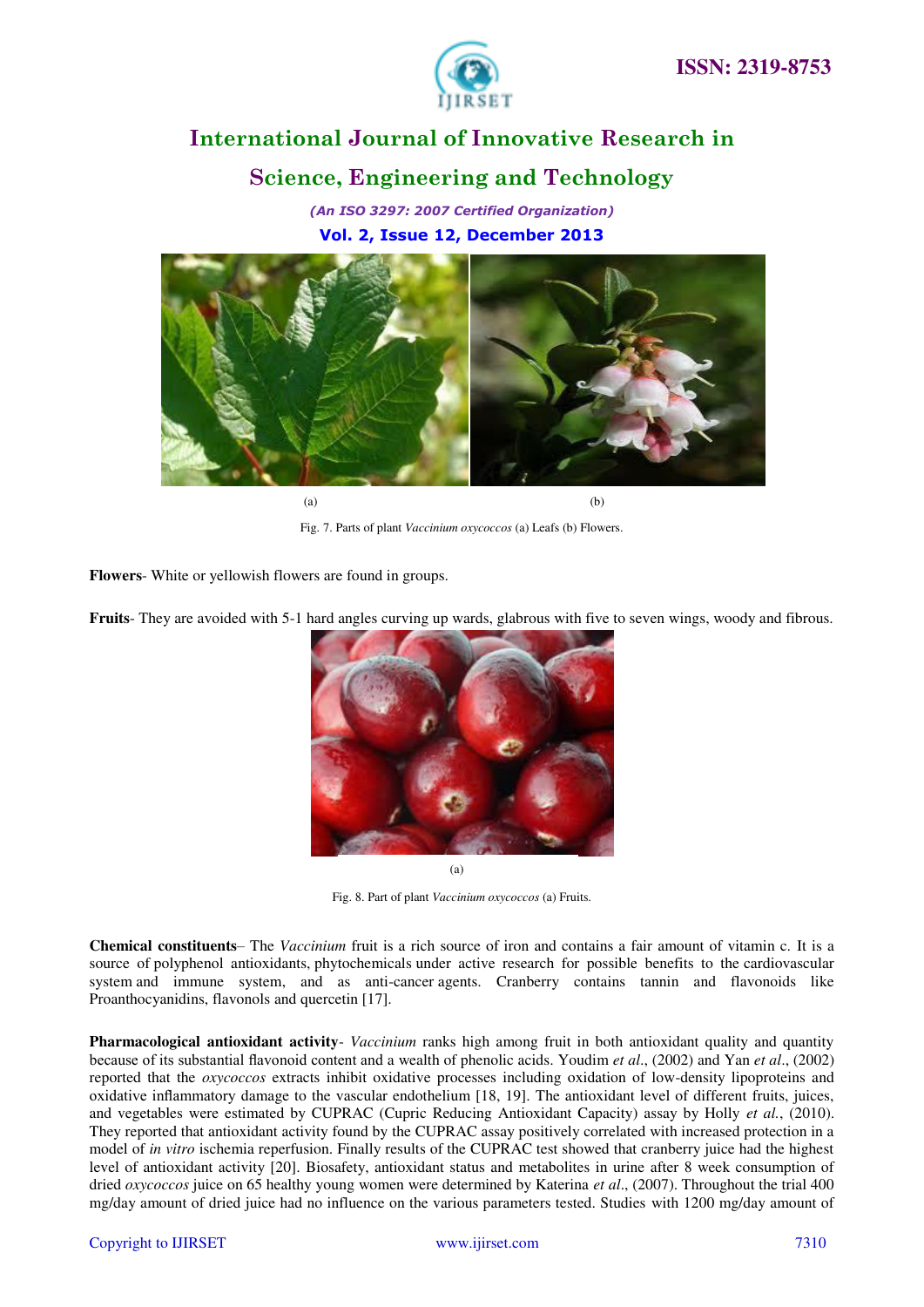

## **Science, Engineering and Technology**

*(An ISO 3297: 2007 Certified Organization)* 

### **Vol. 2, Issue 12, December 2013**

dried cranberry juice showed significant decrease in serum level of advanced oxidation protein products [21]. Susan *et al*., (2006) determined the antioxidant activity of cranberry fruits and reported decrease risk of heart disease and cancer in healthy human volunteers [22].

*E. Cinnamomum zeylanicum* 

**Family**- Lauraceae **Genus**- Cinnamomum **Species**- *C. saigonicum, C. laurus, C. aromaticum* **Synonyms**- C. Saigonicum, C. Cassia, C. Aromaticum, C. Laurus, C. Verum. **Vernacular Names- English**- Cinnamomum; **Sanskrit**- Gudetvak; **Hindi, Punjabi, Gujrati, Bengali, Marathi and kannada**- Dalacini; **Telgu, Tamil**- Lowangapatta; **Malayalam**- Kulit manis; **Germani**- Zimmt; **Indonesia**- Kayu

Manis; **Chinese-** Yuh/Juh. **Habitat-** Indigenous to Ceylon and S.India, also in some parts of Burma in tropical and Subtropical regions, at a

**Part used-** Bark, Leaves.

temperature of 32° c and above.

**Morphological Characteristics-** It is a hardy plant, raised on an annual rainfall of 200-250cm. It is a bushy evergreen tree.

**Bark-** The dried bark of the shoot of trees is deprived of cork and most of its cortex. The individual pieces of bark are not more than 0.5 mm thick and of a dull pale brown in colour.



Fig. 9. Parts of plant *Cinnamomum zeylanicum* (a) Bark (b) Leaves.

**Leaves**- The leaves are kind of oval in shape and are around 5-20 cm long.

**Chemical constituents-** The oil from bark and leaves contain 70-80% euginol and rest is cinnamic aldehyde. The oil is yellow in colour and lighter than water. Cinnamon sticks and whole bark contain 77.0 mmol/100ga. Antioxidant content and also contain terpenes, mucilage and its active Components are cinnamaldehyde (tranquilizer) and 2- Methoxycinnamaldehyde [23].

**Pharmacological antioxidant activity-** Cinnamon is reported for its anti-oxidant, anti-ulcer, anti-microbial, antidiabetic and anti-inflammatory activity in scientific literature. The active principles are phenolics, sterols, tannins, bioflavanoids, present as the chemical constituent are responsible for anti-oxidant activity of the plant. It was found safe in acute toxicity studies in animals. Vaibhavi *et al*., (2010) reported that cinnamon contains a good amount of phenolic antioxidants. This counteracts the damaging effects of free radicals and may protect against mutagenesis. It has also been reported that mitochondrial dysfunction, decrease in ATP formation, oxidation and free radical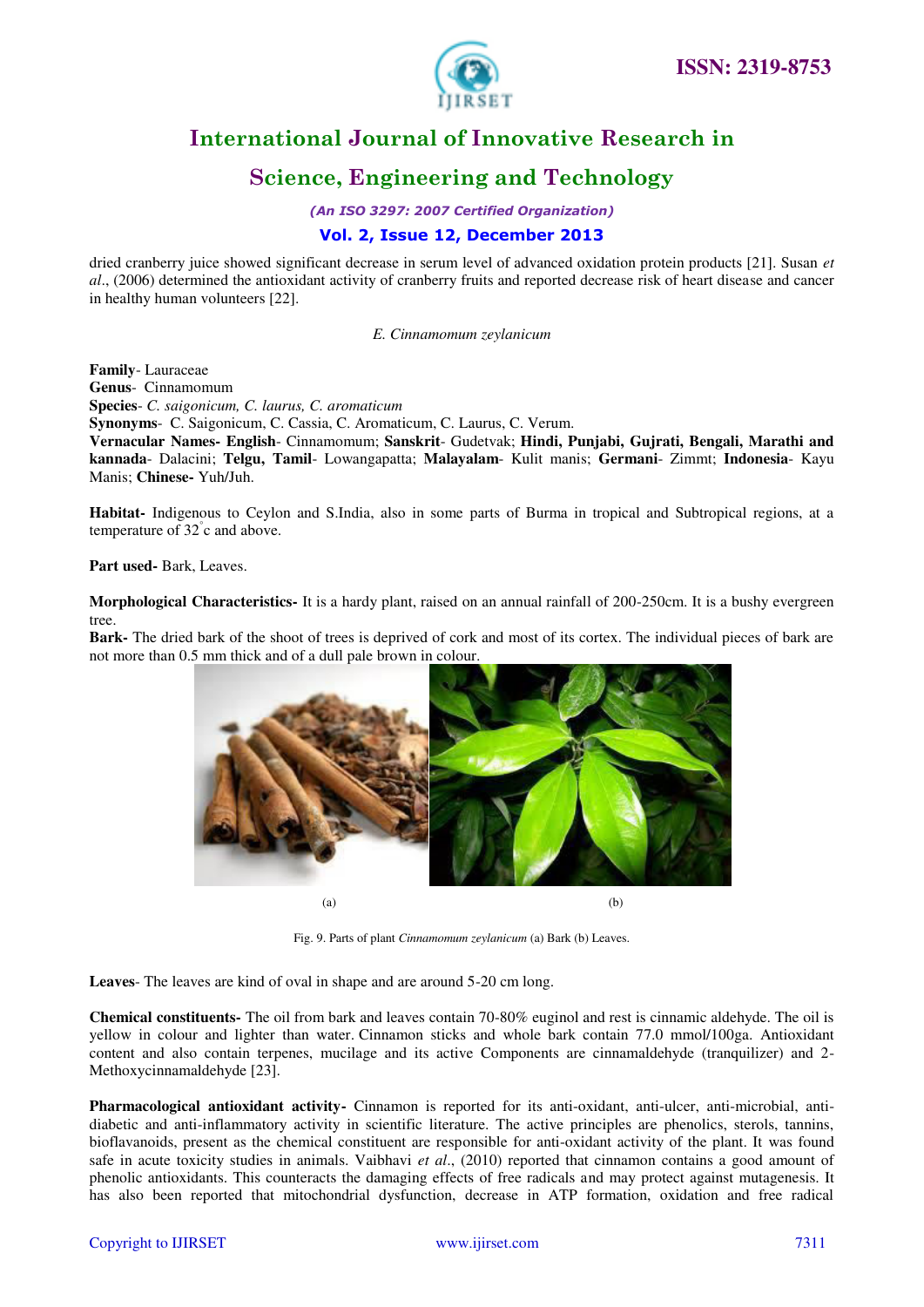

## **Science, Engineering and Technology**

*(An ISO 3297: 2007 Certified Organization)* 

### **Vol. 2, Issue 12, December 2013**

generation can fasten the aging process [26]. Murcia *et al*., (2004) have investigated the antioxidant properties of cinnamon compared with those of the common food antioxidants, butylated hydroxyanisole (BHA) (E-320), butylated hydroxytoluene (BHT) (E-321) and propyl gallate (E-310). The cinnamon exhibited a higher percentage of inhibition of oxidation as tested by the lipid peroxidation assay. It was a better superoxide radical scavenger with capacity approximately equal to that of propyl gallate. It was also found that one-half millilitre of cinnamon leaf has free radical scavenging ability with an EC50 of 53 $\mu$ /ml and has a total phenolic content of 420 mg/g as the major chemical composition [27].

### *F.Acacia Arabica*

**Species**- *A. Arabica* **Family**- Fabaceae **Genus**- Acacia **Synonyms**– *Acacia nilotica* (Lam.), *Acacia scorpioides, Mimosa Arabica, Mimosa nilotica*.

**Vernicular names**- **Sanskrit**- Babbula; **English-** Thorny acacia, Black Babul, Indian Gum Arabic tree; **Spanish-**Goma Arabica; **French-** Gommier; **Gujrati-** Babaria, baval; **Hindi-** Babul, Kikar; **Kan-** Gobbli, Karijali; **Malayalam-**Karivelan, Karuvelum; **Marathi-** Babhul, Babhula; **Punjab-** Sak; **Tamil-** Kaluvelamaram, Karrivelei, Karuvael, Karuvelam; **Telgu-** Nallatumma, Tumma, Tuma [28].

**Habitate**- *A. arabica* originated from Africa, the Arabian Peninsula and the Indian subcontinent. It is now commonly found or cultivated with in 30°N and 20°S in almost all tropical and subtropical areas of Africa, Asia, Australia and the Caribbean. [\(Ecocrop, 2012;](http://www.feedipedia.org/node/14283) Orwa *et al*[., 2009;](http://www.feedipedia.org/node/1650) Fagg *et al*[., 2005\)](http://www.feedipedia.org/node/14378).

**Part used**- Seeds, Flowers, Leaves, and Root.

### **Morphological character–**

Leaves– It is a twice compound they consist of 5-11 feather like pairs of pinnae and each pinna is further divided into 7-25 pairs of small, elliptic leaflets that can be bottle to bright green in colour and its stalks are heavy and contain very small gland almost no noticeable with the naked eye can be found at the base of most of the upper pinnae pairs.



Fig. 10. Parts of plant *Acacia Arabica* (a) Leaves (b) Flowers.

**Flowers-** The flower stalks are hairy. It flowers mainly from September-January, but it depends on the rainy season. The pods are very characteristic, resembling a beaded necklace. The pods are flat, straight or slightly curved, and fleshy when young with reddish hairs. The pods are sweetly scented when crushed and contain a sticky fluid.

**Fruits-** The fruits are linear, flattened, narrow indehiscent pods, 4-22 cm long and 1-2 cm broad, dark-brown to grey in colour and glabrous or velvety.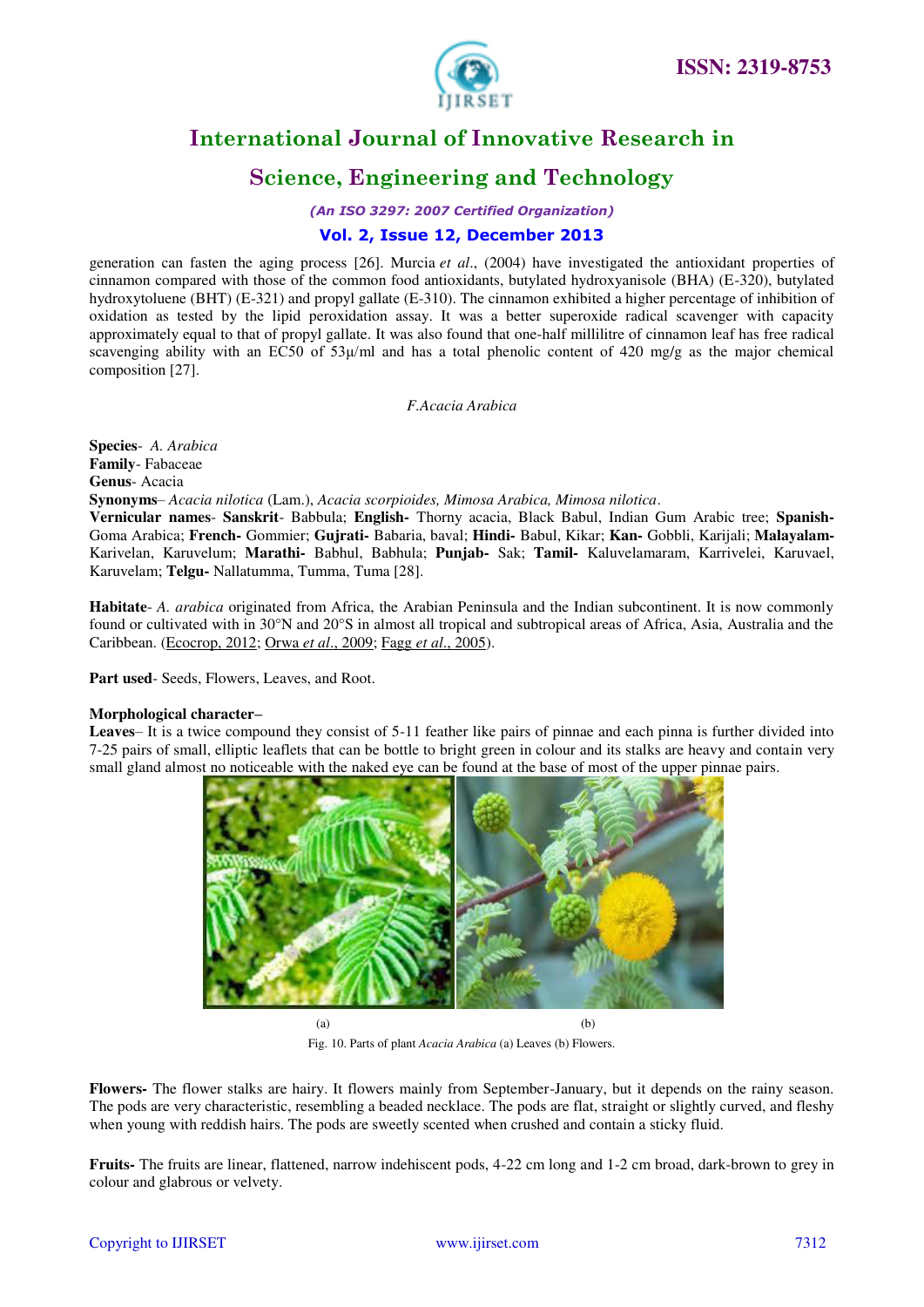

## **Science, Engineering and Technology**

*(An ISO 3297: 2007 Certified Organization)*  **Vol. 2, Issue 12, December 2013**



Fig. 11. Parts of plant *Acacia Arabica* (a) Fruits (b) Seeds.

**Seeds-** Seeds are depressed, subglobular. A deep woody tap root with several branching surface laterals.

**Chemical constituents-** *A. arabica* contains gallic acid, m-digallic acid, chlorogenic acid, gallolyated flavan-3, 4-diol, robidandiol (7,3,4,5-tetrahydroxyflavan-3-4-diol), androstene steroid, D-pinitol carbohydrate, and catechin-5-galloyl ester [29].

**Leaves-** Leaves contain 2.2–2.6% N, 16.9–20.0% NDF (Neutral Detergent Fiber), 13.3–14.1% ADF (Acid Detergent Fiber), 7.2–8.7 MJ/kg energy, 10–21% crude fibre and 6–9% condensed tannins [28].

**Seeds-** Seeds contain 1.6–2.2% N, 10 MJ/kg energy, 12–18% crude fibre and 4–7% condensed tannins [28].

**Pharmacological antioxidant activity-** Antioxidant activity of ethyl acetate soluble fraction of *A. arabica* bark by *in vitro* lipid peroxidation model was carried out by tertiary butyl hydroperoxide induced lipid peroxidation and the most active fraction were identified by TLC and *in vivo* experiment in most active fraction were carried out with 50, 100 and 150 mg/kg oral dose in carbon tetra chloride induced hepatotoxicity in rats and it is hypothesized that flash chromatographic fraction of ethyl acetate extract exhibited maximum activity with *in vitro* lipid peroxidation and 150 mg/kg dose of carbon tetra chloride shows marked liver protection in *in vitro* model [30].

### **III.CONCLUSION**

There are evidences suggesting that free radicals and reactive oxygen species (ROS) can be involved in high number of diseases including cancer. Many synthetic antioxidants used in processed foods exhibit side effects and are carcinogenic (Ito *et al.* 1983, Mishra *et al.* 2011). Several indigenous antioxidants may be useful in preventing the deleterious effects of oxidative stress. This has led to considerable interest in assessing the antioxidant capacity of foods, botanicals and other nutritional antioxidant supplements. In the present work *Saraca indica, Lantana camara, Glycyrrhiza glabra, Vaccinium oxycoccos, Cinnamomum zeylanicum, Acacia arabica* are reviewed for their antioxidant properties. The phytochemical analysis of these medicinal plants have revealed a large number of compounds including flavonoids and phenolics which have shown potent antioxidant activity. These compounds have been used as anti-oxidant, ant-carcinogenic, antifungal, antibacterial, anti-spasmodic, anti-inflammatory and anti-diabetic.